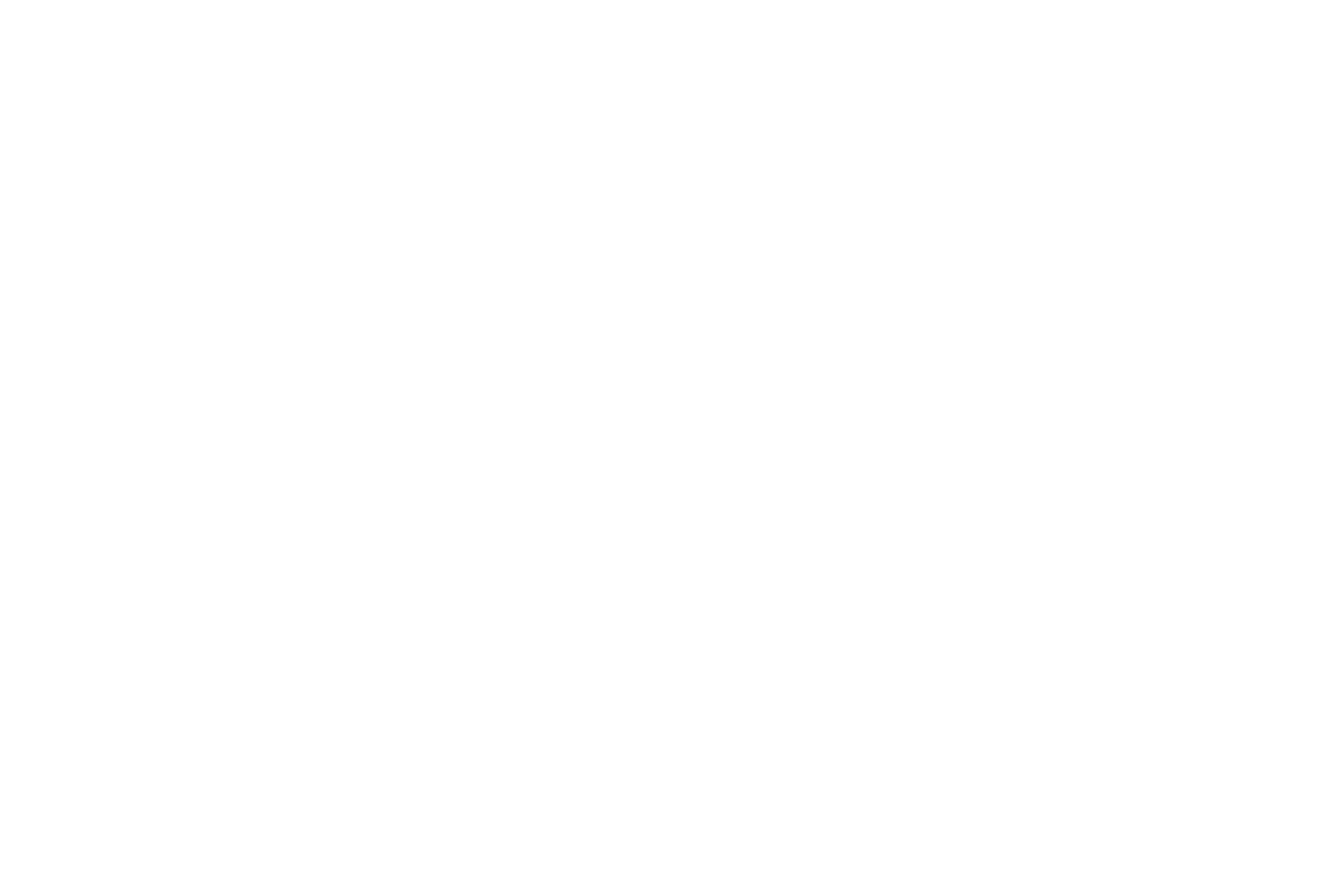# **RZ1.1**

ColeJenest & Stone, P.A. 2015 **c**

**Issued** 11/20/15

ColeJenest & Stone, P.A. is prohibited. or unauthorized use of the documents without consent of are instruments of ColeJenest & Stone, P.A.. The reproduction The drawings, the project manual and the design shown theron

#### **Project No.**

#### **Revised**

01/15/16 - PER CITY OF CHARLOTTE COMMENTS 02/18/16 - PER CITY OF CHARLOTTE COMMENTS 03/24/16 - PER CITY OF CHARLOTTE COMMENTS





- 1. CONTRACTOR IS FULLY RESPONSIBLE FOR CONTACTING<br>APPROPRIATE PARTIES AND ASSURING THAT EXISTING<br>UTILITIES ARE LOCATED PRIOR TO CONSTRUCTION.
- 2. CONTRACTOR IS RESPONSIBLE FOR PLACING<br>BARRICADES USING FLAG MEN, ETC. AS NECESSARY<br>TO INSURE SAFETY TO THE PUBLIC.
- 3. ALL PAVEMENT CUTS, CONCRETE OR ASPHALT, ARE<br>TO BE REPLACED ACCORDING TO STANDARDS OF THE<br>NORTH CAROLINA DEPARTMENT OF TRANSPORTATION<br>SPECIFICATIONS.
- 4. SHORING WILL BE ACCORDING TO OSHA TRENCHING<br>STANDARDS PART 1926 SUBPART P, OR AS<br>AMENDED.

200 South Tryon Street, Suite 1400 Charlotte, North Carolina 28202 p+ 704 376 1555 f+ 704 376 7851

url+ www.colejeneststone.com



*Shaping the Environment Realizing the Possibilities*

Land Planning + Landscape Architecture +Civil Engineering  $+$ Urban Design

**229 East Kingston Avenue Charlotte, North Carolina 28203**

## **200 WESLEY HEIGHTS WAY TOWNHOMES**

**200 Wesley Heights Way Charlotte, NC 28208**

**4384.00**

**Petition Number 2016-026**

- A. GENERAL PROVISIONS
- 1. THESE DEVELOPMENT STANDARDS FORM A PART OF THE REZONING PLAN<br>ASSOCIATED WITH THE REZONING PETITION FILED BY HOPPER COMMUNITIES ASSOCIATED WITH THE REZONING PETITION FILED BT HOPPER COMMONITIES<br>TO ACCOMMODATE THE DEVELOPMENT OF A RESIDENTIAL COMMUNITY ON<br>THAT APPROXIMATELY 4.55 ACRE SITE LOCATED AT THE NORTHWEST<br>CORNER OF THE INTERSECTION OF WESLEY PLAN (THE



BOUNDARY SURVEY ISSUE DATE NOVEMBER 12, 2015.<br>PROVIDED BY A.G. ZOUTEWELLE SURVEYORS, 1418 EAST FIFTH<br>STREET, CHARLOTTE, NC 28204, 704-372-9444.



## **DEVELOPMENT NOTES**